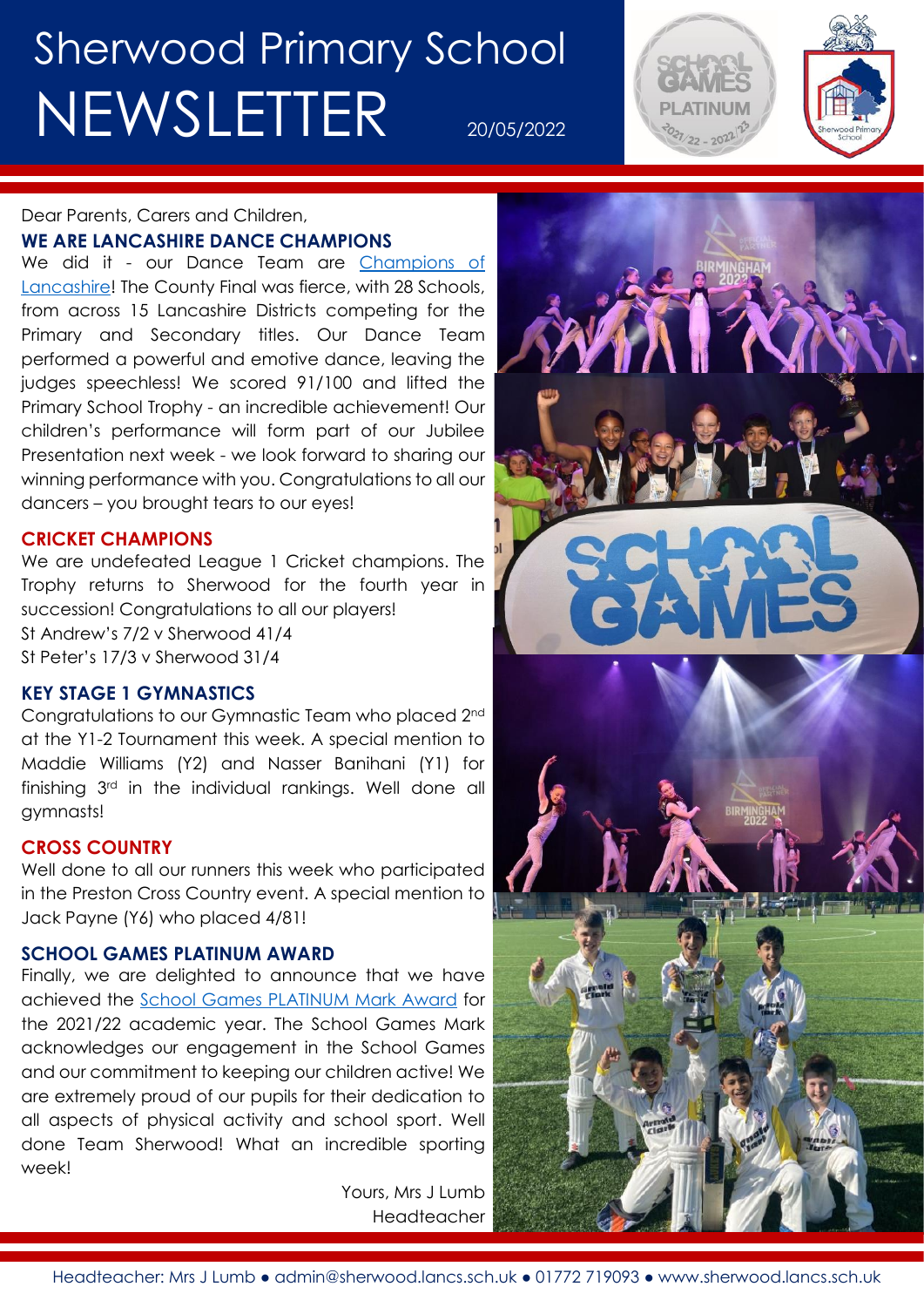

We very much look forward to celebrating The Queen's Platinum Jubilee next week. Our whole School Jubilee presentation is taking place at **9.45am** and **11.15am**. This will be an outdoor presentation on the school field. There will be seating and standing room for our family members at each presentation. School gates will be closed throughout the presentation, so please ensure that you arrive on time (with your tickets).

Photography of your own child is permitted at the presentation. In line with the General Data Protection Regulation (that classes an image of a child as personal data), please refrain from sharing images on social media. Our full photography policy is [available here.](http://www.sherwood.lancs.sch.uk/page/photography-in-school/44903)

If you are not able to attend either of these presentations, there will be an opportunity for your child to sing at 4.15pm at our Jubilee Fair. There will also be an additional performance of our Commonwealth Games 2022 Dance at the fair by our Dance Team.

Our Jubilee Fair will commence at 3.30pm on Wednesday 25th May 2022. We look forward to celebrating this special occasion together.

#### **WEAR RED, WHITE AND BLUE**

Our children are invited to wear Red, White and Blue on Wednesday 25<sup>th</sup> May for the Jubilee (no Football Kits please).

#### **THE GREAT SHERWOOD BAKE OFF**



As part of our Jubilee Celebrations, we invite all members of our School Community to enter a bake/cake in **The Great Sherwood Bake Off!** All bakes will be judged before being sliced and sold at the fair on 25th May.

Please bring entries into School on the morning of Wednesday 25th May. Please name any containers that you would like returning.

Each entry requires an entry/ingredient card please. These are available from class.

We please ask for bakes to be nut free.

**Star Baker Apron and Winners Cake Stand will be presented for the Best Jubilee Bake at our Jubilee Fair!**

#### **DONATIONS REQUESTED PLEASE**

Our Year 5 children are holding a charity stall at our Jubilee Fair. We invite donations of **Cuddly Toys, Books and Games** please in aid of the RSPCA and the Rosemere Cancer Foundation.

Thank you in advance for your support. Please bring donations into school from Monday.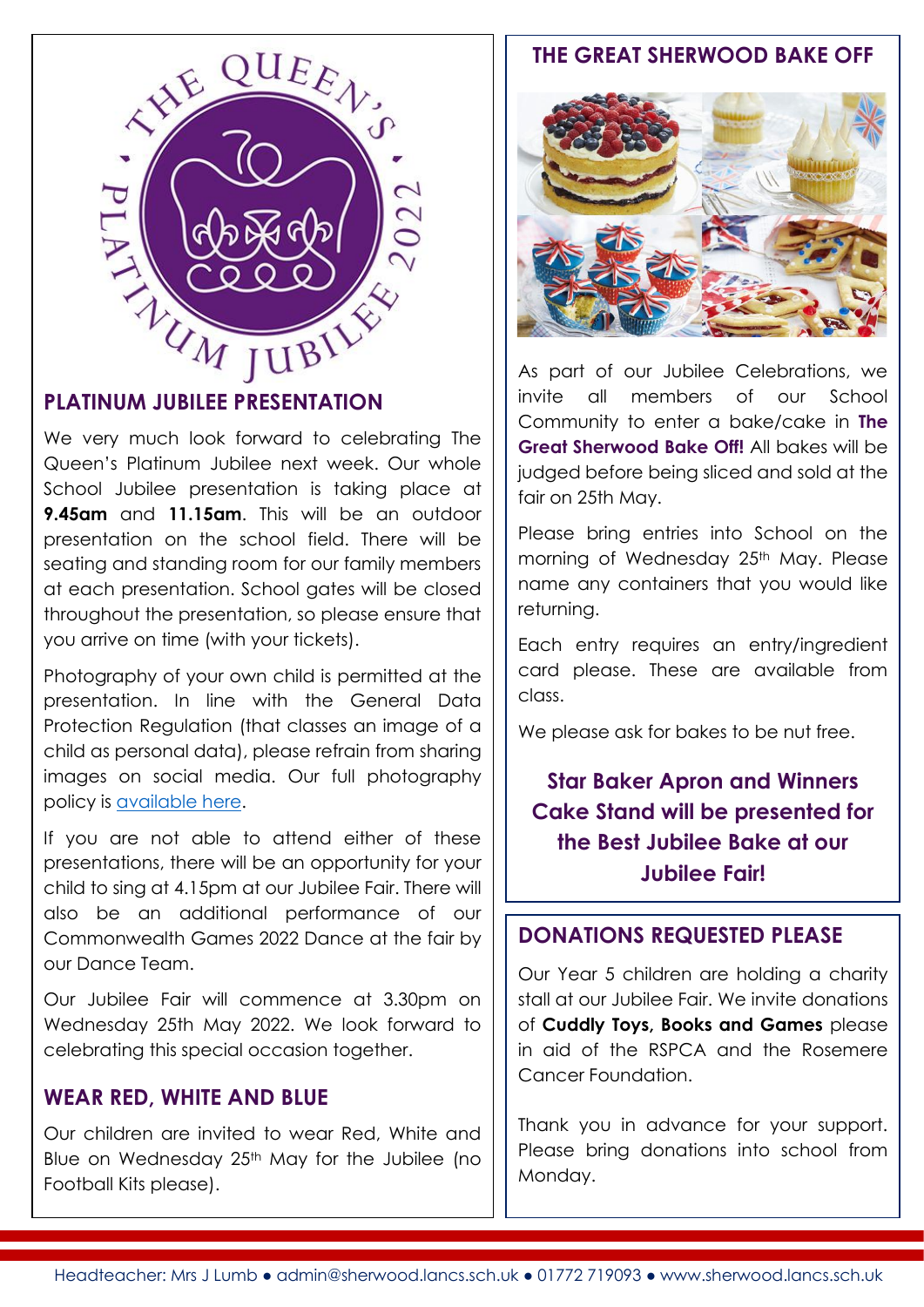



Н

LIMITED PLACES AVAILABLE -SIGN UP NOW AT PLAYERSINEDUCATION.COM

EVERY TUESDAY AFTER SCHOOL UNTIL 4:30. 7th June - 12th July : £48.00 for the full course.

FREE TASTER DAY .<br>xplore theatre further at our weekend<br>iool, held at Preston Playhouse Theatre.

playersineducation.com 07368 342092 0 6 **ELG** DRAMA SCHOOL

#### **NEXT WEEK AT SHERWOOD Monday 23rd May**

Class 6PW – DT Day Year 1 PNE Multi-Skills Club

#### **Tuesday 24th May**

Years 5 & 6 Netball Club Years 3 & 4 Able Writers' Day at Queen's Drive School Players in Education

#### **Wednesday 25th May**

Jubilee Presentation at 9.45 a.m. Jubilee Presentation at 11.15 a.m. 3.30 p.m. PTA Jubilee Fair – we are raising funds for our playground markings. 4.15pm: CWG22 Dance and Jubilee Song

#### **Thursday 26th May**

Years 1 & 2 Gymnastics Club Tennis Club for Years 3-6 There is no Y1-2 Performing Arts Club today **School closes for half term at 3.30, 3.25 and 3.30 p.m. BASE is closed after School**

#### **Monday 6th June INSET DAY**

**School re-opens on Tuesday 7th June**

## ACT, SING, DANCE & PERFORM WITH PIAYERS!

**WOW WHAT AN INCREDIBLE** SHOW..." BRILLIANT WEEK, EXCELLENT SUMMER SCHOOL **SCHOOLI** 



IN JUST 5 DAYS WE **PRODUCE AND PERFORM AN EDITED WEST END SHOW!** 

 $20221$ 

**AGE: 4 -16 YEARS** WHEN: 1ST - 5TH AUGUST WHERE: PRESTON COLLEGE **COST: £125** 

IMITED NUMBER 50 SIGN UP NOW AT PLAYERSINEDUCATION.COM - 07368 342092

#### **DINNER MONEY**

The cost of school meals for Junior children after half term is £76.80. Please make payment via ParentPay and kindly ensure school meal payments are in credit. Thank you for your co-operation.

#### **PHYSICAL EDUCATION**

Our Key Stage 2 pupils (Y3-Y6) are asked to attend School in their PE kit on the following days for Summer 2:

Monday: Year 6 Thursday: Year 5 and Year 6 Friday: Year 3 and Year 4

This timetable will remain in place from 7<sup>th</sup> June – 20<sup>th</sup> July 2022. Our Foundation Stage and Years 1 and 2 pupils will continue to need their PE kits in School all week please.

PE UNIFORM: Our KS2 children will require their royal blue PE shorts for the Summer Term. Children can either wear shorts on PE days or keep their shorts in their locker. Thank you.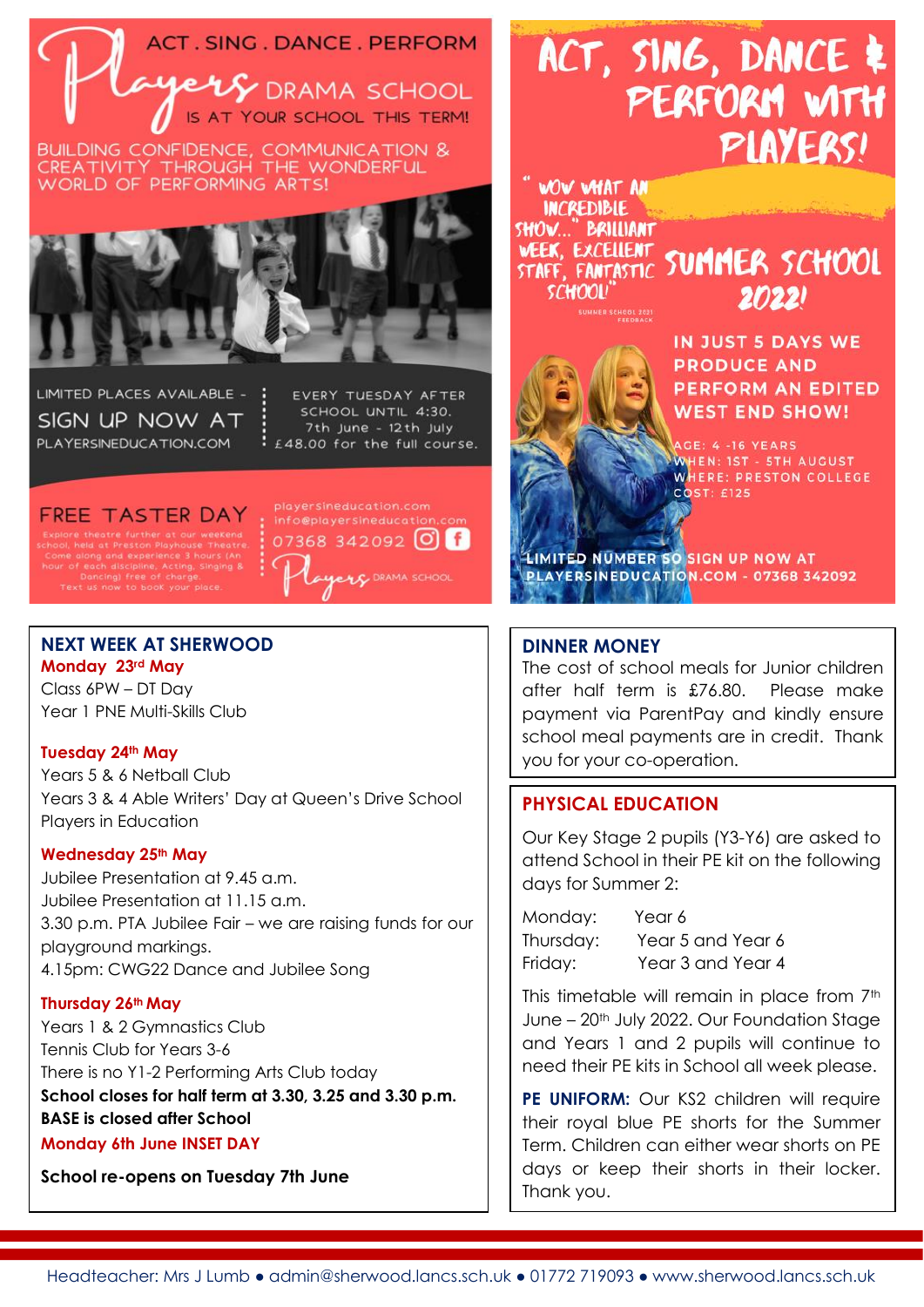